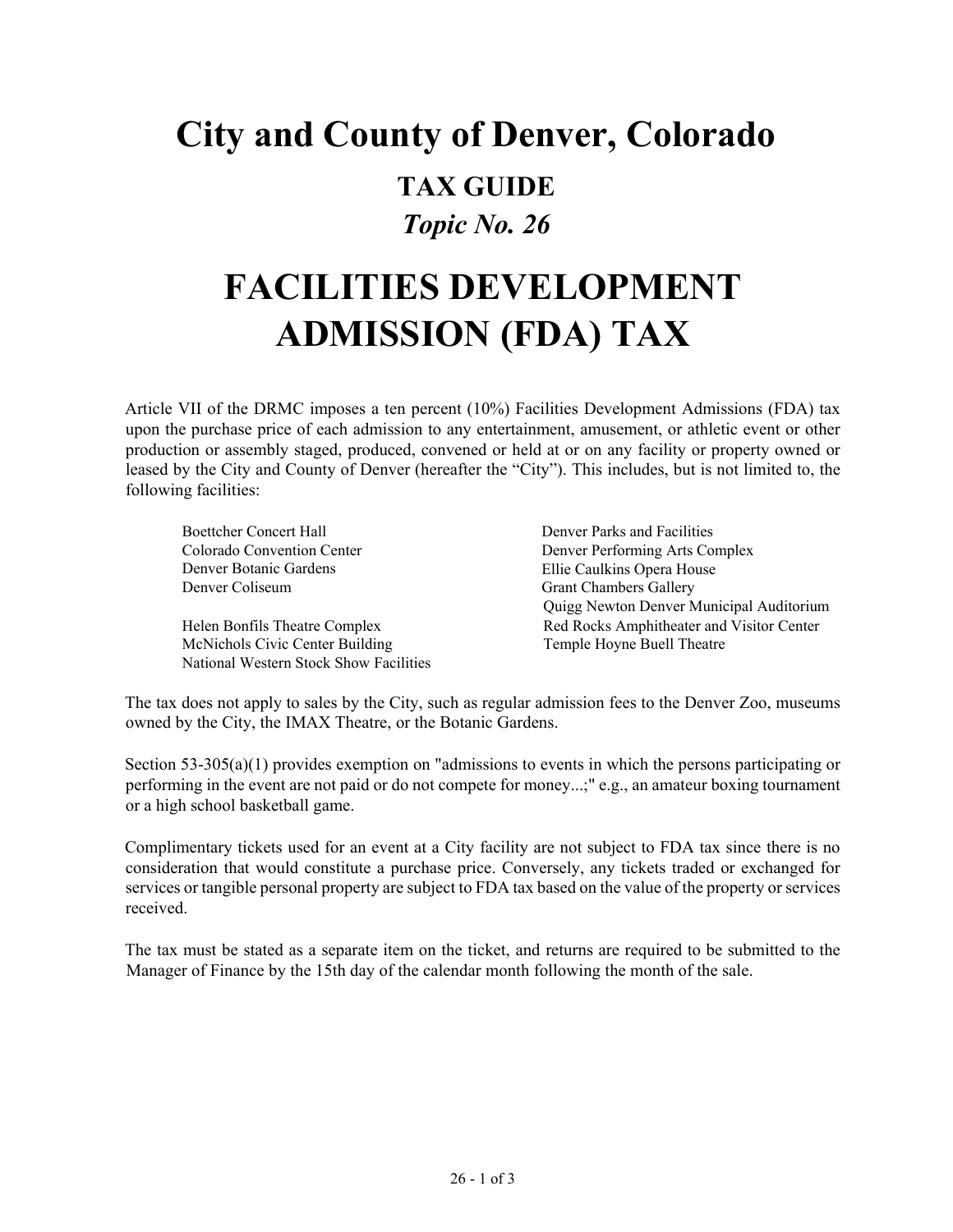### **Conferences and Conventions**

FDA tax does not apply to the registration/attendance purchase price of a Conference or Convention, if the following conditions exist:

- The Conference or Convention is a closed event (it is neither open to or advertised to the general
- public). The registration/attendance purchase price is inclusive of all events **(i.e. there are no separately ticketed events** (such as a concert, special speakers, trade show, special activities, etc.).

If a Conference or Convention offers attendees separately ticketed events/activities, then **FDA tax does apply** to the purchase price of the separately ticketed event(s).

### EXAMPLES

- 1. Tickets are sold to the AAAA high school state basketball championship game. The participants in this event are not being paid for their performance; therefore, tickets purchased for this event are not subject to the FDA tax.
- 2. A local concert promoter gives a group of tickets to a radio station to be awarded as prizes in contests. These are complimentary tickets and as such are not subject to FDA tax. If the tickets had been traded to the radio station for commercial air time, FDA tax would be due based on the price of the admission or the value of the air time, whichever is less, received in exchange for the tickets.
- 3. The same concert promoter trades 100 tickets to a local computer dealer for a laptop computer. FDA tax is due based on the value of the computer received in exchange for the tickets or the price of all of the tickets, whichever is less. This same transaction would also subject the computer dealer to a use tax liability based on the cost of the computer withdrawn from inventory. These types of transactions are referred to as "trade-outs."
- 4. The Machine Tool Manufacturer's Association of America has chosen to hold their annual convention in Denver at the Colorado Convention Center. The event is open only to members of the Association. The registration/attendance fee is \$350; attendees are also however, offered the option, for an additional \$75, to purchase admission to a special concert at Red Rocks Amphitheatre. This concert is a **separately ticketed** event and is subject to FDA tax. Therefore, the Convention organizer would charge FDA tax on the \$75 concert purchase price, **but not on the \$350** general registration/attendance purchase price.
- 5. A Conference, being held at a City owned facility, has a registration/attendance purchase price of \$400, which is inclusive of all activities, including a concert by a country-western star. Since there are no separately ticketed events (the registration/attendance purchase price is inclusive of all events) no portion of the registration/attendance purchase price is subject to FDA tax.

See page 3 for a helpful flowchart to determine if FDA tax applies.

- \* DRMC Section 53-303. Definitions.
- \* DRMC Section 53-304. Imposition of the tax.
- \* DRMC Section 53-305(a)(1). Exemptions.
- \* DRMC Section 53-306. Collection of tax by vendor; liability.

THE ABOVE INFORMATION IS A SUMMARY IN LAYPERSON'S TERMS OF THE RELEVANT DENVER TAX LAW FOR THIS INDUSTRY OR BUSINESS SEGMENT. IT IS NOT INTENDED FOR LEGAL PURPOSES TO BE SUBSTITUTED FOR THE FULL TEXT OF THE DRMC AND APPLICABLE RULES AND REGULATIONS.